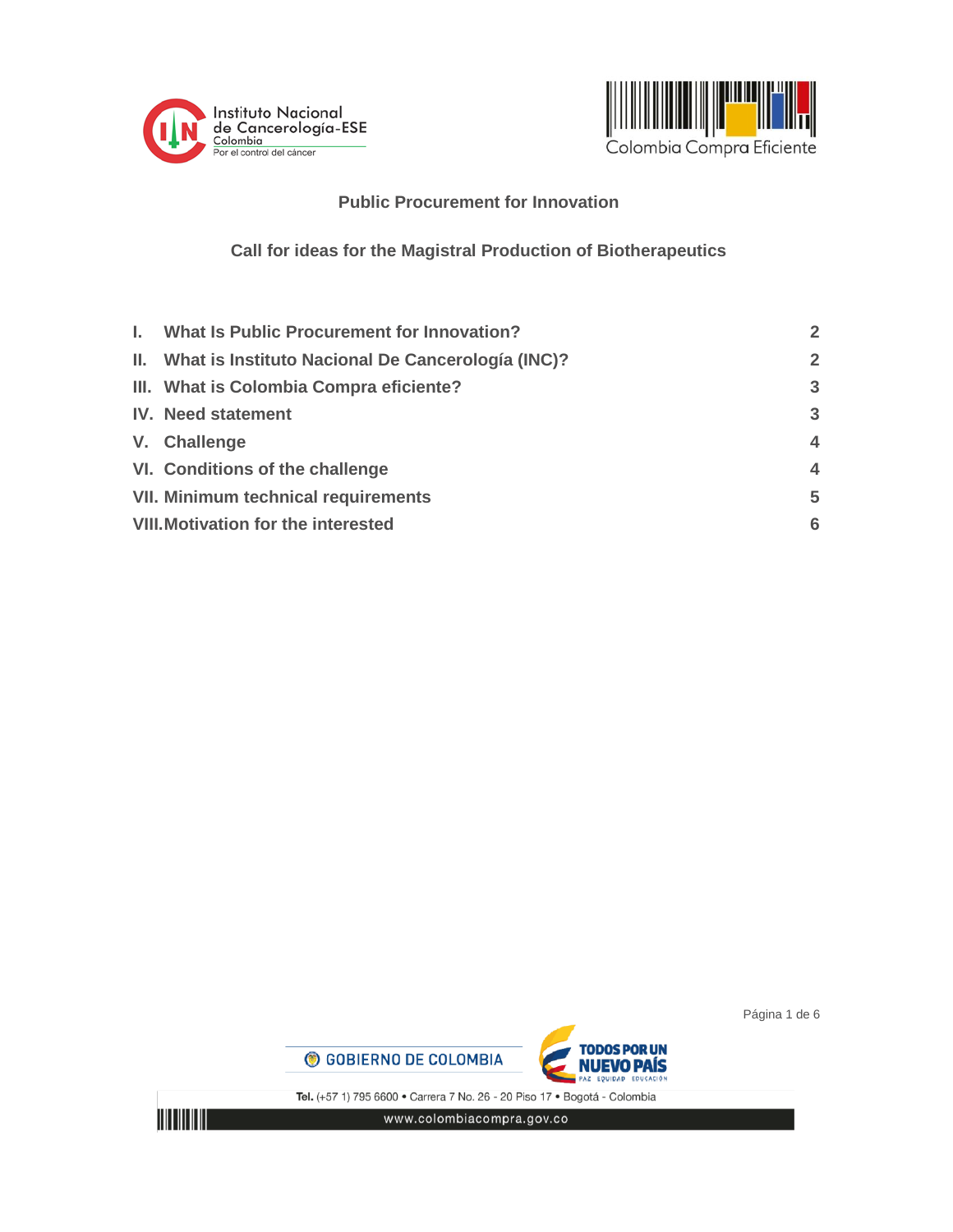



## <span id="page-1-0"></span>**I. What Is Public Procurement for Innovation?**

Public Procurement for innovation is a tool that allows public institutions to acquire new and better solutions to face the challenges presented by the implementation of public policies.

Public Procurement for Innovation sets the proper conditions for suppliers of goods and services to innovate towards solving specific problems that contribute to satisfy the needs of public institutions. From this perspective, the innovation processes promoted by such public institutions consist on the creation or development of new solutions that involve an improvement to fulfill their specific needs.

This tool aims to: (i) improve public services by integrating innovative goods and services; (ii) promote business innovation, mainly for small and medium-sized enterprises, by ensuring a potential buyer (the public institution); and (iii) boost the internationalization and marketing of the innovation.

In this case, public institutions share the risks and benefits of the development of the innovative solution with the innovator, which can later sell it if successful.

There are two types of public procurement process:

- A. Commercial Public Procurement: process of acquisition of goods or services that already exist or that will be soon launched to the market, but that require a technological adaptation in order to fulfill the need of the public institution.
- B. Pre-commercial Public Procurement: process of acquisition of research and development services that allow the exploration of ideas and alternatives, and the design of solutions or prototypes. The degree of innovation is greater in the pre-commercial public procurement than in the commercial public procurement, but it does require previous R&D.

The procured R&D is mainly technical and does not cover commercial R&D aimed at launching the good or service to the market. In both cases, public institutions and providers share both the risks during the phase of co-development that are naturally attached to any R&D endeavor, and the benefits that may result in better conditions of procurement of the innovative solution for the buyer and other public institutions, or in royalties of the intellectual property (IP) of the developed solution.

### **II. What is Instituto Nacional De Cancerología (INC)?**

<span id="page-1-1"></span>The Instituto Nacional de Cancerología –INC- is a high complexity Colombian university hospital that advises the Ministry of Health and Social Protection regarding oncological serviced for the design, formulation and evaluation of public policies, plans programs and research projects, teaching, epidemiologic vigilance, prevention and neoplasic related illnesses treatment. Currentlly, the INC has developed a strategy to reduce cancer treatment expenditure, through the magistral -or low volumeproduction of radiopharmaceuticals (drugs used for diagnosis or therapy of various types of cancer), produced for specific patients, with an individualized dose. The INC is an entity of reference regarding the production, control and use of radiopharmaceuticals as well as it is the national training center for medicine and nuclear pharmacy.

Página 2 de 6





Tel. (+57 1) 795 6600 · Carrera 7 No. 26 - 20 Piso 17 · Bogotá - Colombia

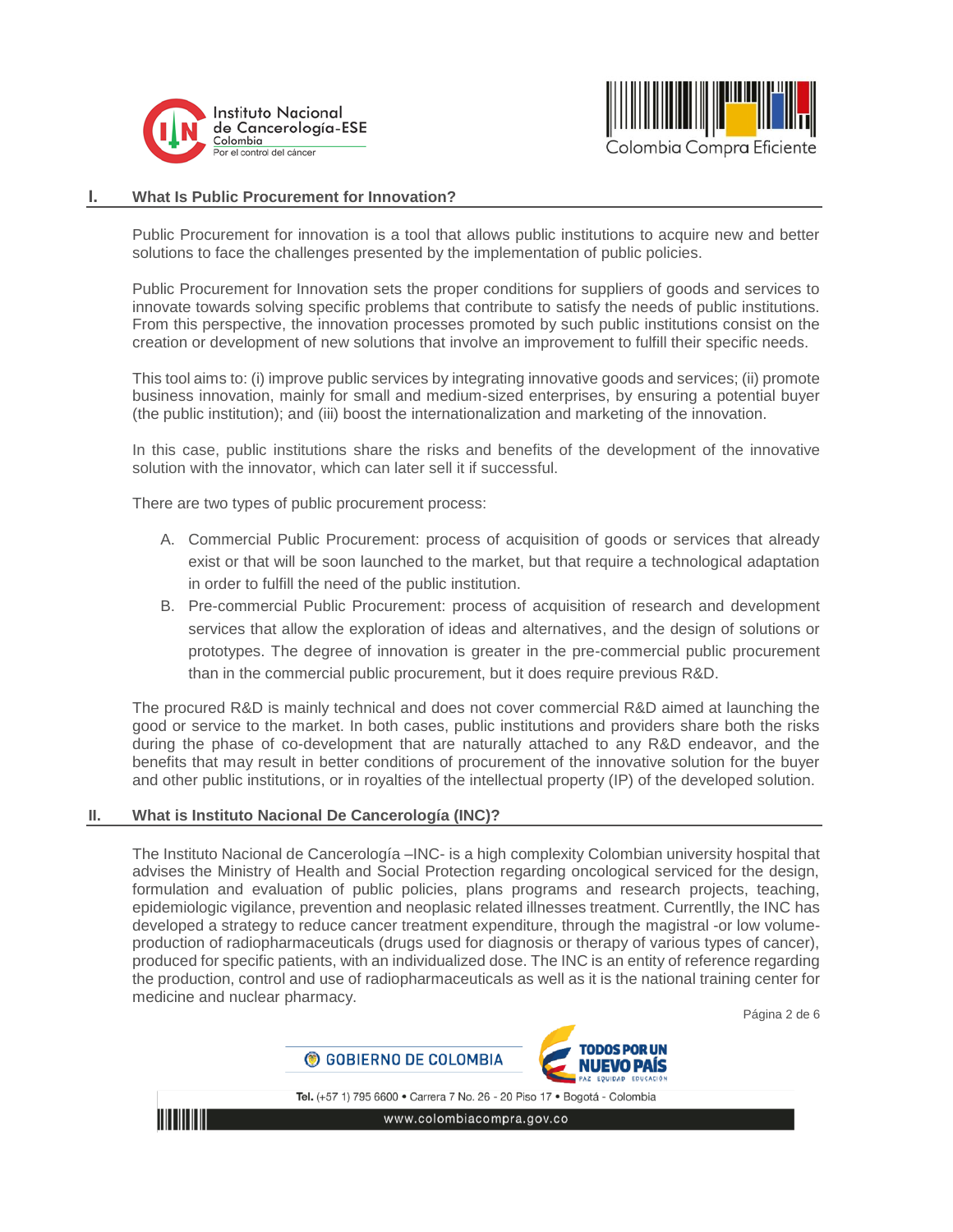



#### **III. What is Colombia Compra eficiente?**

<span id="page-2-0"></span>During the late 2011, the Government of Colombia went through a deep institutional restructuration. Recommendations from both the World Bank and the Inter-American Development Bank, after an assessment of the Colombian procurement system according to the OECD standards, emphasized on the importance of creating an institution that could provide guidelines and manage the processes regarding public procurement.

Hence, Colombia Compra Eficiente was created as an autonomous agency seconded by Government's Planning Department. In economic terms, Colombia Compra Eficiente is the directing body of the public procurement system, meant to articulate the different stakeholders in the system, including procuring officials and private suppliers. Its main duties are:

▪ Proposing public policies and regulations to increase value for money on the procurement acquisitions.

- Designing and implement framework agreements.
- <span id="page-2-1"></span>▪ Developing and managing the e-procurement platform SECOP.

#### **IV. Need statement**

The INC radiopharmacy, which has been operating for more than 10 years, prepares magistral radiopharmaceuticals. Some of these employ peptides and monoclonal antibodies labeled with radioisotopes to treat and diagnose oncologic diseases through gammagraphic techniques and positron emission tomography -PET-. These preparations are flexible and the results of this experience has shown to be favorable because patients are treated faster and timely, with a rigorous medical monitoring of the clinical results, including an adequate management of the adverse events related to the therapy. These peptides and monoclonal antibodies used to elaborate magistral radiopharmaceuticals, are bought by the INC and the price of these preparations are set according to these costs, which guarantees operational sustainability and an important cost reduction for the institution and the health system, as well as it may constitute a relevant source of income.

The main need of the INC, as a university center of investigation and scientific activities, is the development of a magistral production unit of biotechnological products –BTs- , that guarantees quality, effectiveness and regulatory requirements. This would impact the treatment of patients, strengthen the INC pharmaceutical service (minimizing the costs), impulse the development of other services (such as the radiopharmacy, nuclear medicine and PET) and promote the creation of knowledge, investigation and development on the country. This, considering the fact that the radiopharmacy counts already with the capacity and experience to receive the transference of technology required for their production.

Página 3 de 6

© GOBIERNO DE COLOMBIA

Tel. (+57 1) 795 6600 · Carrera 7 No. 26 - 20 Piso 17 · Bogotá - Colombia

**ODOS POR UN** 

NIJEVO PAIS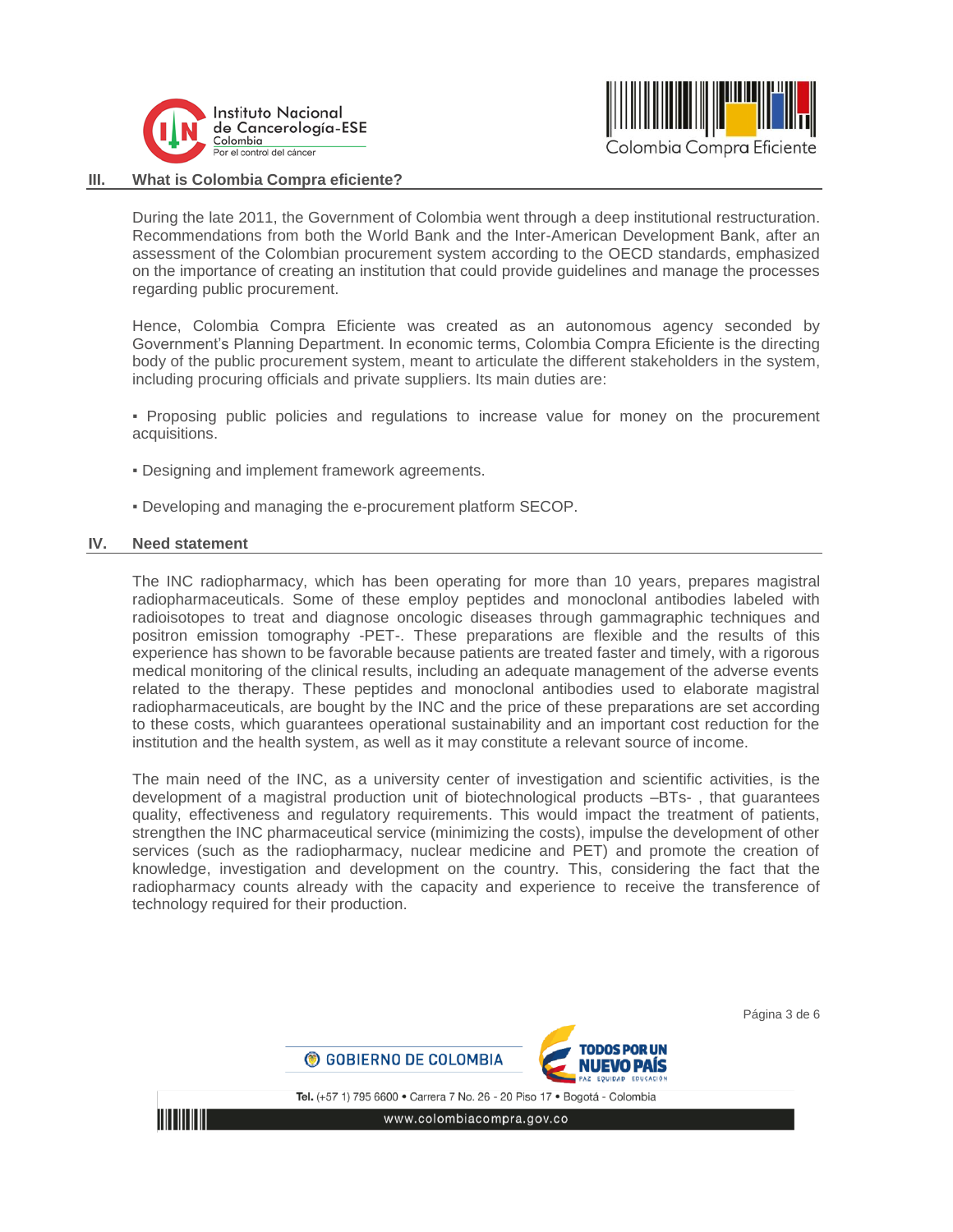



#### **V. Challenge**

<span id="page-3-0"></span>The objective of the challenge is to propose a technological solution that allows the magistral production of BTs, at a lower price than that of the market. This proposals will be received on the email address [cpi@colombiacompra.gov.co](mailto:cpi@colombiacompra.gov.co) , taking into account the terms and conditions described on the following section.

#### **VI. Conditions of the challenge**

<span id="page-3-1"></span>Through this call for ideas we expect the interested to propose a flexible model of development and production of BTs. This means that the model could include the process starting from the development of the cell line of the low-scale fermentation process, to the downstream process of purification, dosage and dispensation, or could also be proposed as a modular (phases) process.

Any model suggested must include, not only the strategy of technology transference to the INC and the quality control of the process and the final product, but also the mechanisms to solve the inherent challenges to the production, prescription, use, vigilance, and acceptation of the biotherapeutic products.

The proposed solution does not require safety and effectiveness clinical data development and compilation, because this element will be further designed and produced by the INC medical and pharmaceutical staff. Nevertheless, the communication between the INC and the interested should be considered, for the adequate design of the clinic-epidemiologic studies.

The proposals must meet each of the standards and regulations, at national, international and transnational level.

The innovators should write a maximum 10 pages document, describing the model that meets the challenges of the call, including the infrastructure, technological and human requirements; the technology transference scheme, the schedule in which a trial or prototype would be delivered, and a preliminary expenditure calculation. Additionally, innovators must establish possible or available schemes regarding financial viability of the proposal, either through the private sector or international organizations, including multilateral bank, which may be added to the public national funding.

By the time proposals are presented, the INC, the Universidad Nacional de Colombia and Colombia Compra Eficiente will start a technical, individualized and confidential dialogue between the technical team of the INC and the technical team appointed by the innovators. Colombia Compra Eficiente will follow the process related with the public procurement of innovation, including the legal affairs.

The proposals must be sent to an institutional email during the first 2 months after the call is published. All the information about the process will be available on the INC website and on the *public procurement for innovation* section of the Colombia Compra Eficiente website.

The technical dialogue will take place during the month after the proposals reception is closed, via meetings with the innovators, which may be personal or virtual, whichever is better suited to their place of residence.

Página 4 de 6

Tel. (+57 1) 795 6600 · Carrera 7 No. 26 - 20 Piso 17 · Bogotá - Colombia

ODOS POR UN

IIJEVO PAIS

www.colombiacompra.gov.co

C GOBIERNO DE COLOMBIA

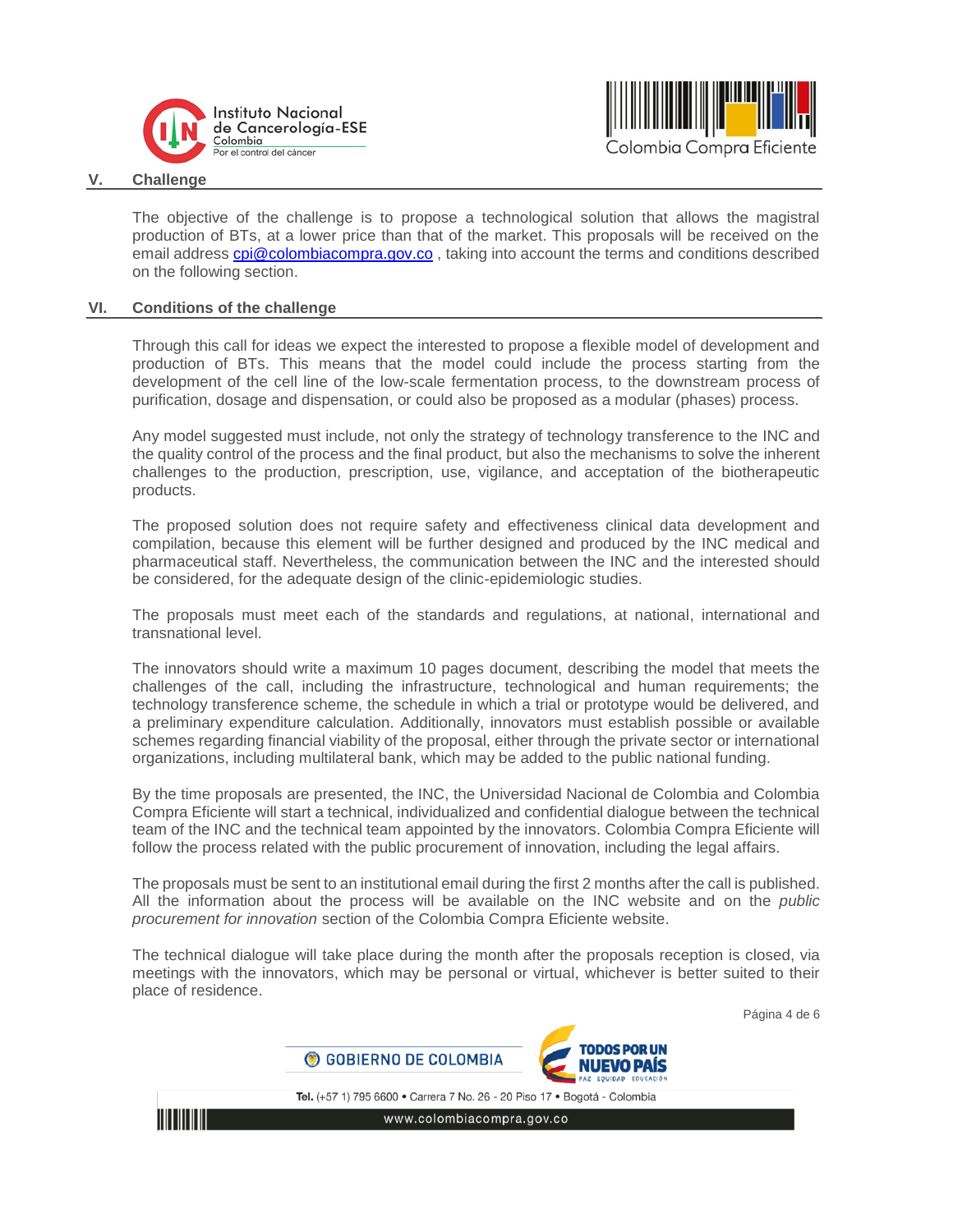



With the results obtained from the dialogue period, the INC and Colombia Compra Eficiente will establish the final tender documentation of the call, in order to select the innovative proposal that responds best to the needs and requirements of the challenge.

It is fundamental to clarify that the ideas presented on the call will be only used as inputs on the construction of the General Conditions documentation. Additionally, those who participate on the challenge for innovative ideas will not have any preferential treatment on the subsequent stages of the Public Procurement for Innovation process. Finally, it is important to inform that those who do not participate on the call, are allowed to participate on the process selection stage<sup>1</sup>.

#### **VII. Minimum technical requirements**

<span id="page-4-0"></span>1. Suitable physical infrastructure for the magistral production of injectable sterile BTs, including air and temperature standards.

2. Fulfillment of local Good Compounding Practices, as well as the policies for the production of injectable sterile BTs

3. Access to the standardized and certified cell line/expression system.

4. A system for the controlled storage of the cell line/expression system.

5. A disposable bio-reactor with a size up to 50 liters.

6. A purifying system capable of concentrating biomass and separating and purifying the desired API's.

7. A system for a safe final disposal of impurities and biologic material.

8. Develop a standardized quality control process in order to ensure that the products remain free from all kind of impurities, aggregates, protein cleavages, degradations, crosslinking, undesirable post-translational modifications or altered three-dimensional structure. This quality control process must also grant the power, biological activity and short-term stability of the final Magistral preparation<sup>2</sup>.

Página 5 de 6





Tel. (+57 1) 795 6600 · Carrera 7 No. 26 - 20 Piso 17 · Bogotá - Colombia

 $\overline{a}$ 1

Guidelines to understand the Public Procurement for Innovation process. *Colombia Compra Eficiente.* Available on:https://www.colombiacompra.gov.co/sites/cce\_public/files/20170427\_guia\_para\_entender\_la\_compra\_publica\_ innovadora.pdf

<sup>2</sup> The following is a list of the usual release tests and parameters evaluated for reference products in the biotechnological manufacture that can be used as a guide: Molecular weight, higher order structure, heterogeneity, functional properties, impurity profile, degradation profile for stability, primary, secondary, tertiary and quaternary protein structure, peptide map, conformational analyses, carbohydrate characterization, host cells proteins, conformational analysis and bioassays (cell line or *in vivo*.